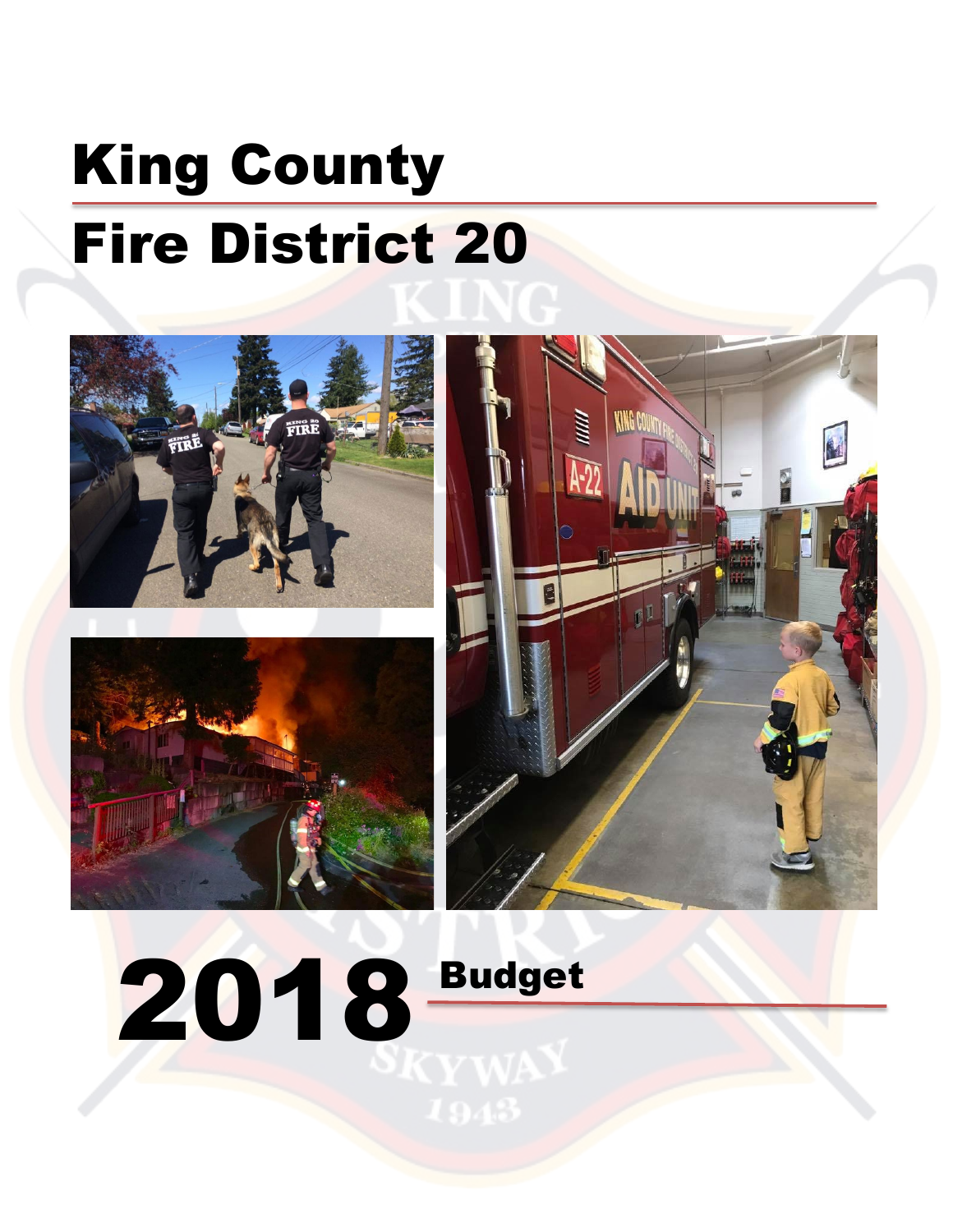## **Table of Contents**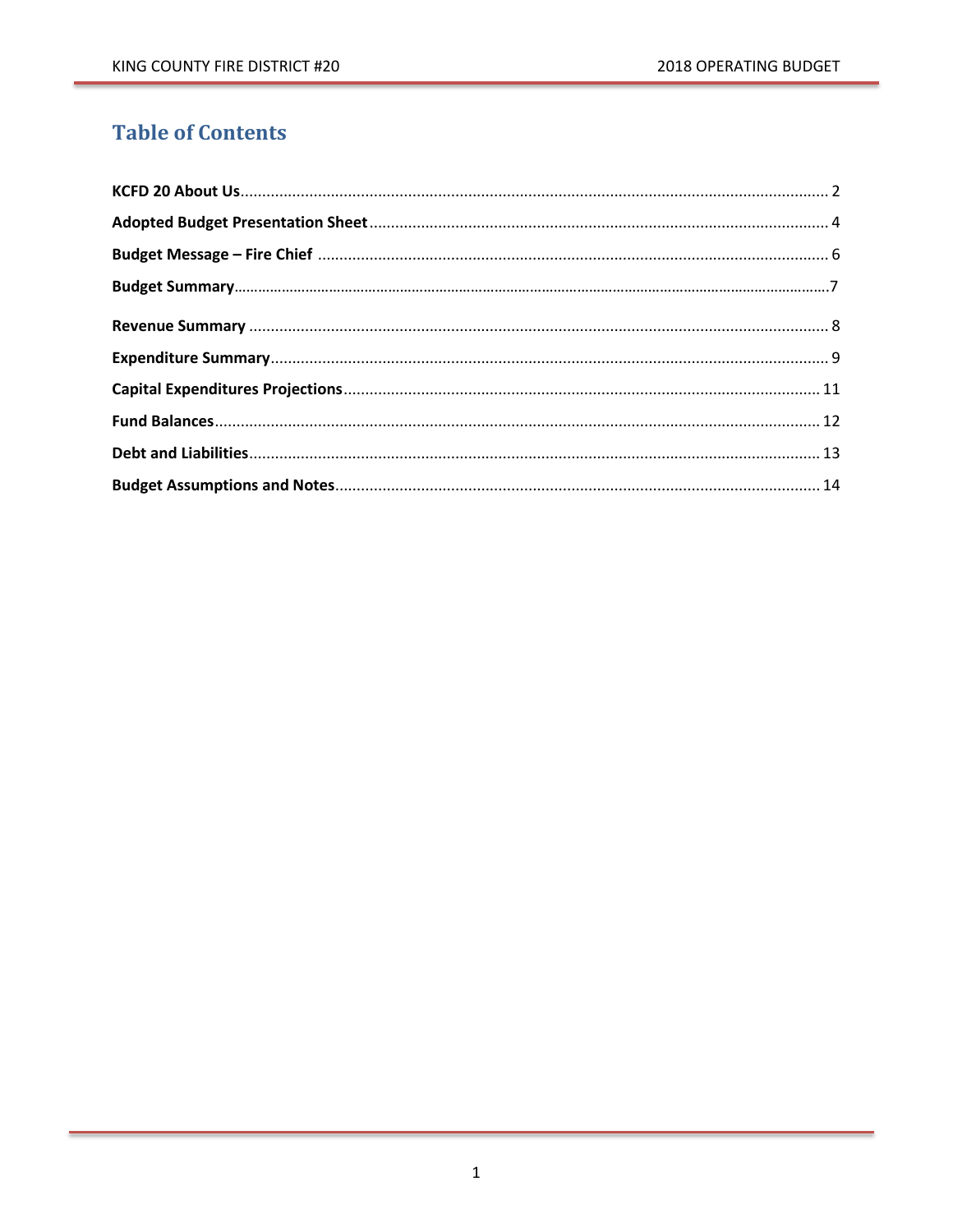## DISTRICT GOVERNANCE

A Board of Fire Commissioners, composed of three elected registered voters residing in the District, manages the affairs of the District. The Board of Fire Commissioners, members of the fire district and community groups work together to determine the best, most effective and efficient ways to provide emergency and safety services to our community.

## Board of Fire Commissioners







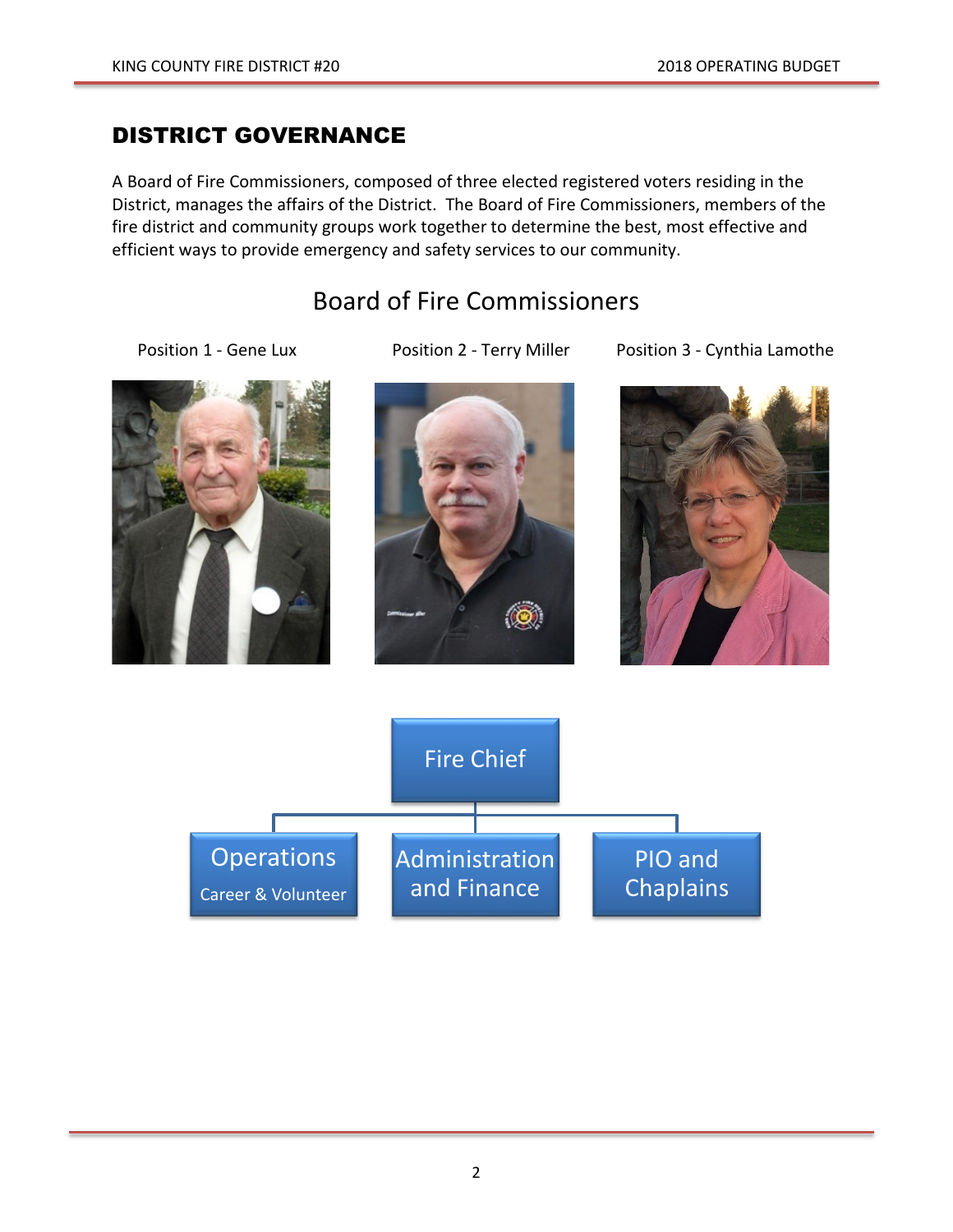## DISTRICT OVERVIEW

King County Fire District 20 is a local government special purpose district that provides fire protection and emergency medical services to the public of approximately 16,000 residents in a three (3) square mile area of south King County (southeast of Seattle) and is supported primarily through property taxes. The District was incorporated in 1943 and operates under Chapter 52 RCW and other laws of the state of Washington applicable in the District.

The District has four full time paid Firefighters, twenty-five Volunteer Firefighters, one Shift Captain, three Shift Lieutenants, a Fire Chief and two office support personnel.

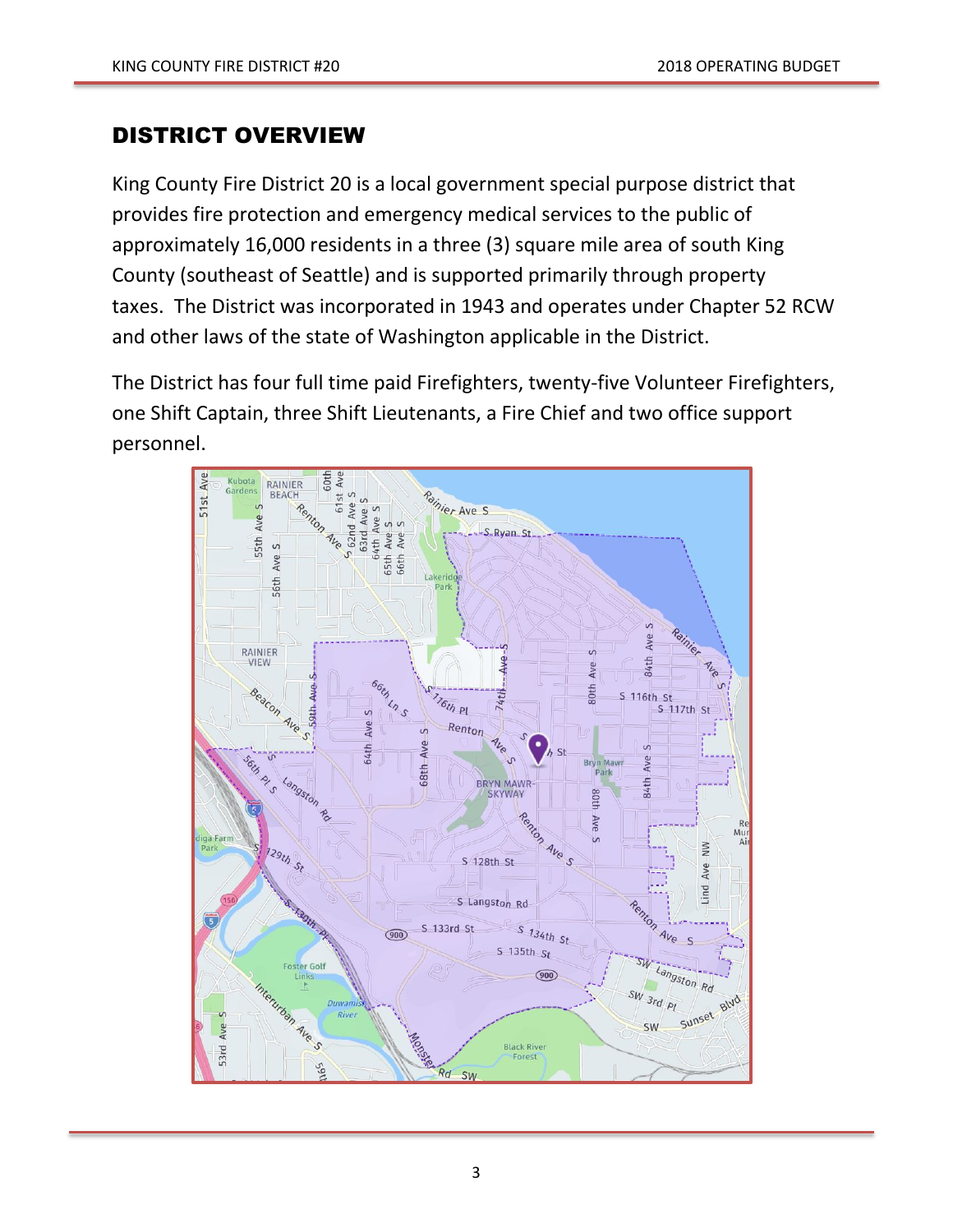# **King County Fire District 20**

## **BUDGET**



# **JANUARY 1, 2018 – DECEMBER 31, 2018**

ERIC HICKS FIRE CHIEF

PREPARED BY BONNIE NETHERBY OFFICE ADMINISTRATOR

BUDGET PACKET ASSISTANCE PROVIDED BY SHARON GREER ADMINISTRATIVE ASSISTANT

## **Contact Us**

King County Fire District 20 12424 76th Ave S Seattle, WA 98178 206-772-1430 [admin@kcfd20.org](mailto:admin@kcfd20.org) [www.king20fire.org](http://www.king20fire.org/)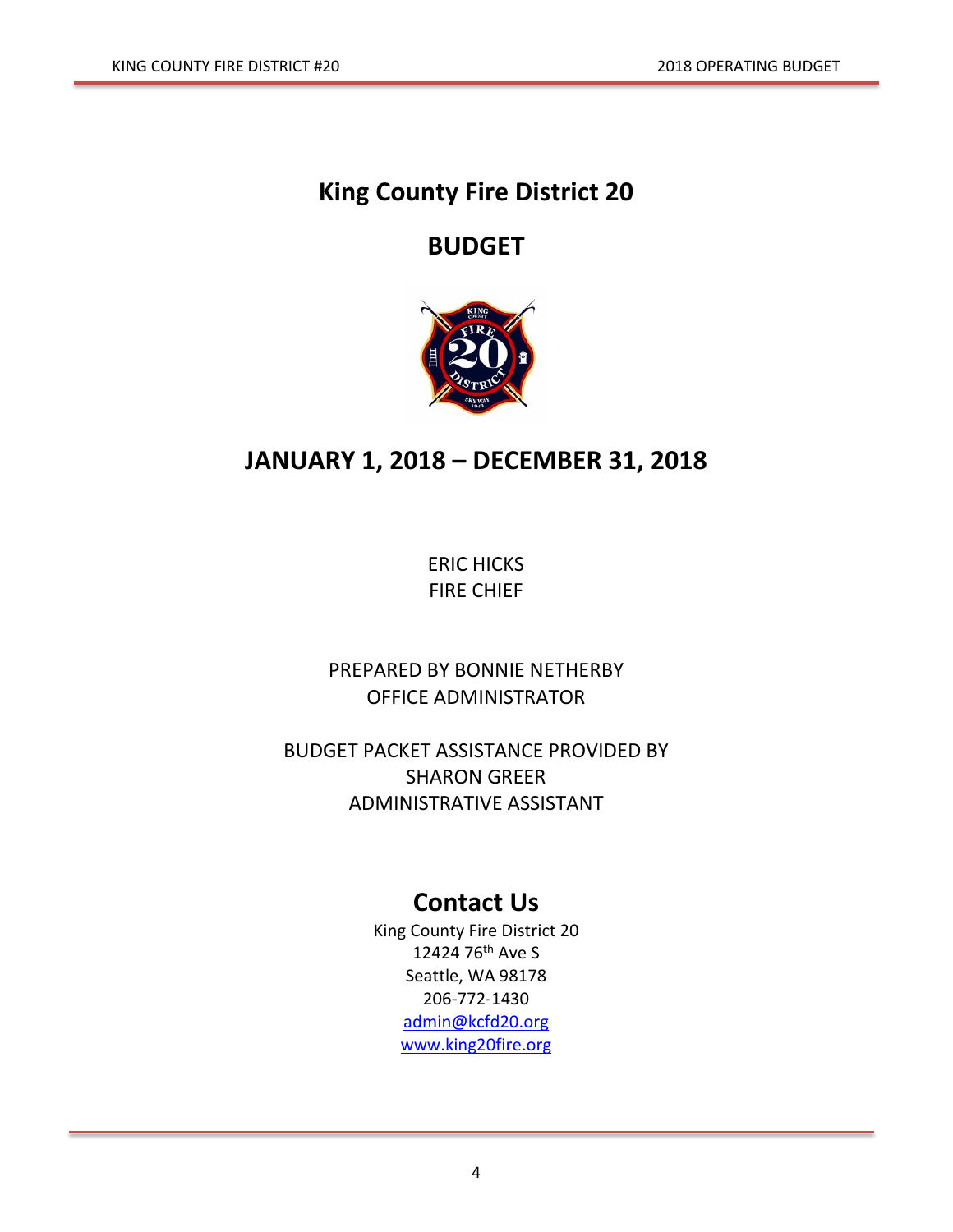

# **Mission Statement**

We serve the needs of our community, with dignity and compassion, by professionally providing world class fire and life safety services.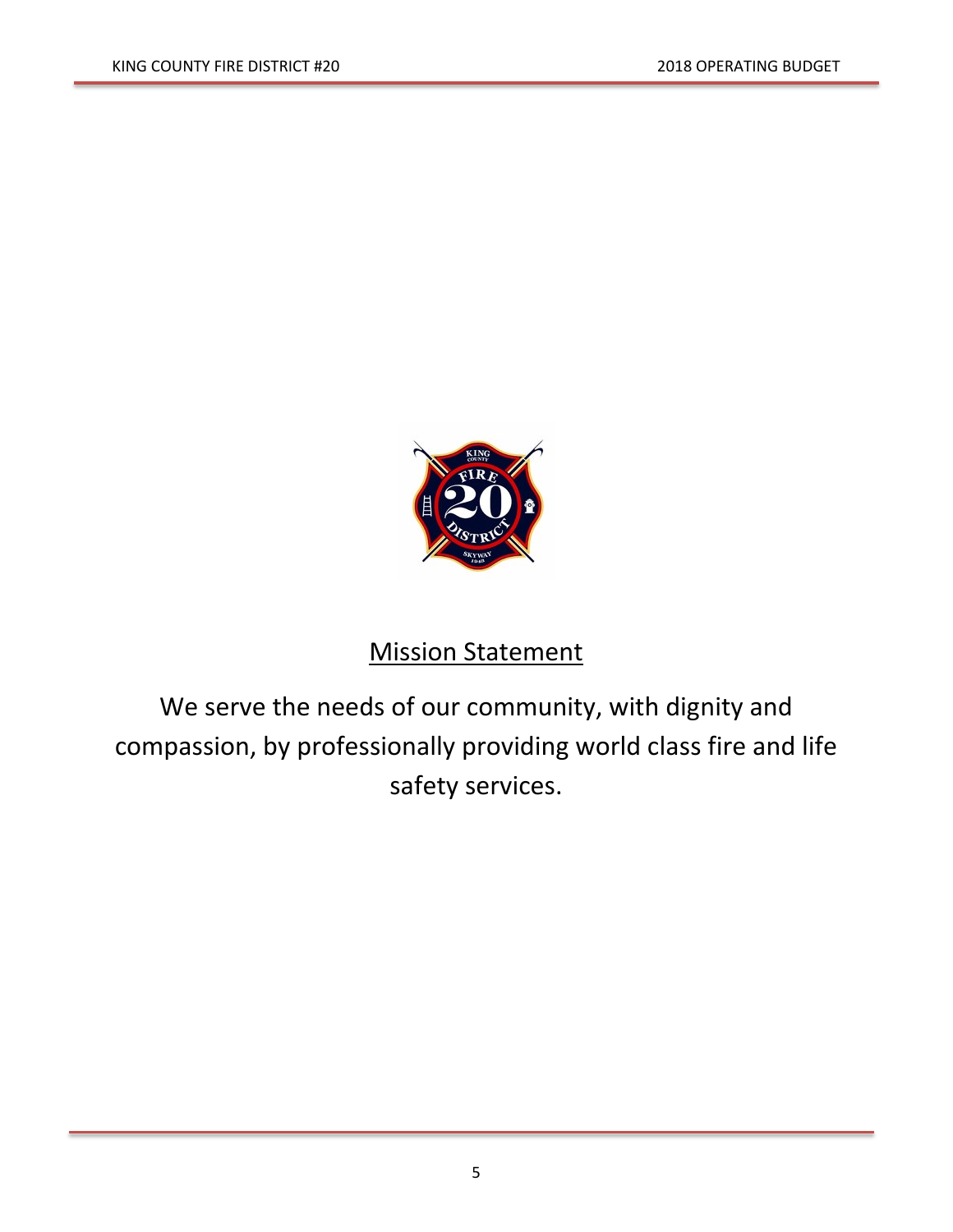## BUDGET MESSAGE

November 13, 2017

Members of the Board of Commissioners, Residents and Staff of Fire District 20.

I am pleased to present the budget for our fire district for the fiscal year 2018. As a collaborative effort between the Board of Fire Commissioners, Administration, and our Operations staff, this budget will allow us to continue to address the wants and needs of the community we serve while maintaining a level of financial stability. In 2017 we accomplished several goals aimed at maintaining and improving our level of service.

- $\checkmark$  Updated Board of Fire Commissioners Policy and Procedure Manual
- $\checkmark$  Updated Standard Operating Guidelines (SOG's)
- $\checkmark$  Continued progress on critical facility improvement
- $\checkmark$  Hosted KCFD 20 Annual Health and Safety Fair
- $\checkmark$  Purchased Ballistic Vest
- $\checkmark$  Restructured Administrative Staff

In 2018 we will continue emphasis on:

- $\checkmark$  Personnel
- $\checkmark$  Training
- $\checkmark$  Facility maintenance
- $\checkmark$  Equipment replacement
- $\checkmark$  Updating and creating new SOG's

In closing, this is a balanced and responsible budget. It allows us to provide the excellent service levels that our community deserves.

Eric Hicks, Fire Chief King County Fire District 20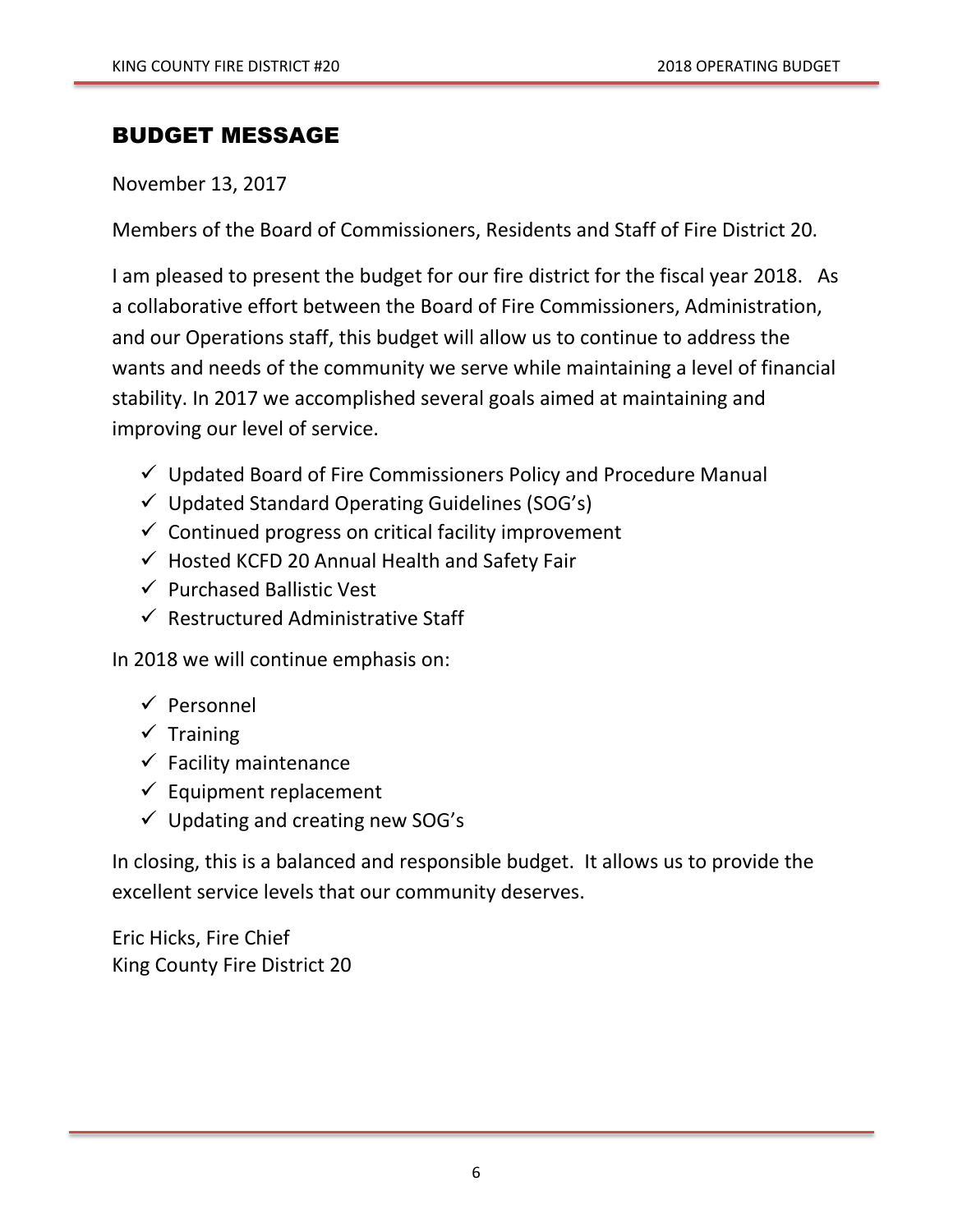# **Budget Summary**

#### **Revenues**

| Property Taxes (Real & Personal)               | \$2,469,150 | 73.06%   |
|------------------------------------------------|-------------|----------|
| Fire/EMS Services - KCEMS Basic Life levy      | 201,370     | 5.96%    |
| Ambulance Services                             | 50,000      | 1.48%    |
| Contributions & Donations from Private Sources | 5,100       | 0.15%    |
| Investment Interest                            | 5,000       | 0.15%    |
| Fire/EMS Services - Renton School District     | 2,682       | 0.08%    |
| State Grant (Prehospital Participation Grant)  | 1,300       | $0.0\%$  |
| Property Taxes (Ad Valorem Refunds)            | (5,000)     | $-0.15%$ |
| M&O Levy Funds                                 | 650,000     | 19.23%   |
|                                                |             |          |
| Total                                          | \$3,379,602 |          |
| <b>Non-Revenue Resources</b>                   |             |          |
| Beginning Cash and Investments (Unreserved)    | 1,000,000   |          |
| Other Non-revenues (Rehab reimbursements)      | 7,500       |          |
| Total                                          | \$1,007,500 |          |

Total Revenue

4,387,102

## **Expenditures**

| Personnel                                 | \$1,885,919 | 53.21% |
|-------------------------------------------|-------------|--------|
| Volunteer Program                         | 302,292     | 8.53%  |
| <b>Facilities</b>                         | 93,188      | 2.63%  |
| <b>Training</b>                           | 76,602      | 2.16%  |
| Operations                                | 176,506     | 4.98%  |
| Vehicle Maintenance                       | 100,811     | 2.84%  |
| <b>Information Technology</b>             | 50,548      | 1.43%  |
| Uniforms and Protective Clothing          | 30,150      | .85%   |
| Administrative and District-wide Expenses | 148,963     | 4.2%   |
| <b>Capital Purchases</b>                  | 679,000     | 19.16% |
|                                           |             |        |
| Total                                     | \$3,543,979 |        |

| Ending Net Cash to Cover First Quarter of Following Year | \$843,123 |
|----------------------------------------------------------|-----------|
| Total                                                    | 843,123   |

Total Expenditures

4,387,102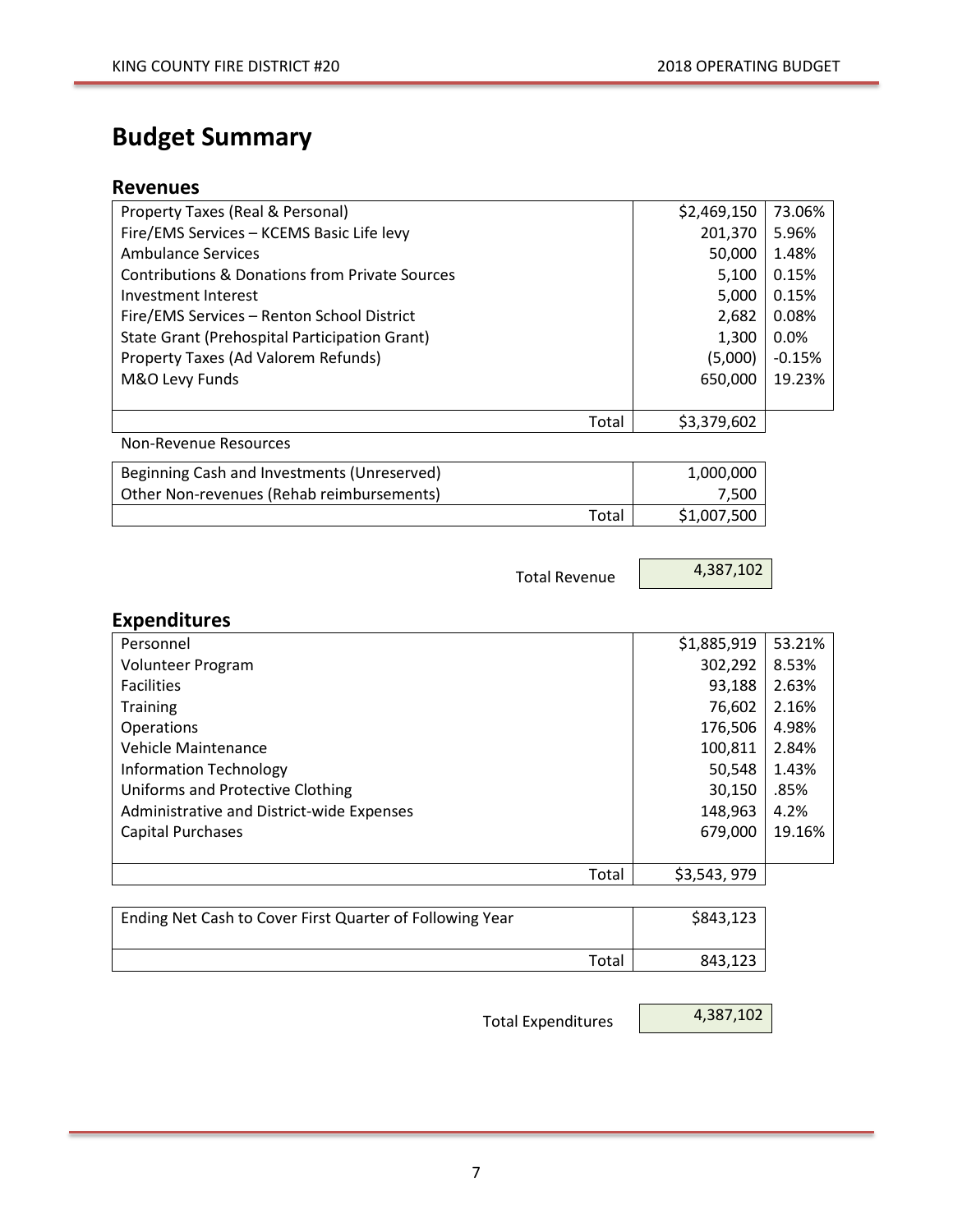## **Revenue Summary**

Total revenue for 2018 is projected to be \$3,379,602 (not including beginning fund balance, rehab reimbursements, or transfer in from Reserve Fund). Property taxes reflect 90% of this revenue.

Revenue from King County's EMS Basic Life levy is budgeted at \$201,370 which represents approximately a \$5,000 increase over 2017.

Ambulance transport revenue has decreased consistently since 2012 and is anticipated to be lower in 2018. Transport revenues could grow in 2018 considering the emphasis being placed on making our volunteer program more robust. KCFD 20 uses a conservative approach to estimating revenue, the 2017 budget reflects the recent trend and includes \$50,000 for this source of revenue. It is too soon in the implementation of the GEMT program to forecast the impact it will have on revenue

Donations and school contributions per student are budgeted with few changes expected for 2018. A state pre-hospital participation grant of approximately \$1,300 is expected for 2018.

The 2018 budget includes \$7,500 in non-revenue for Rehab service supplies provided to other fire districts as part of our Zone 3 resource contribution. This money reimburses the District for our cost of the rehab supplies, but personnel costs are covered by King County Fire District 20 and not billed to our mutual aid partners. The cost of these supplies is included in the expenditures.

2018 will begin with a carryover balance of approximately \$1,00,000 covering expenditures at the beginning of the year prior to the receipt of tax revenue in April and the amount previously earmarked for the purchase of the rehab unit replacement.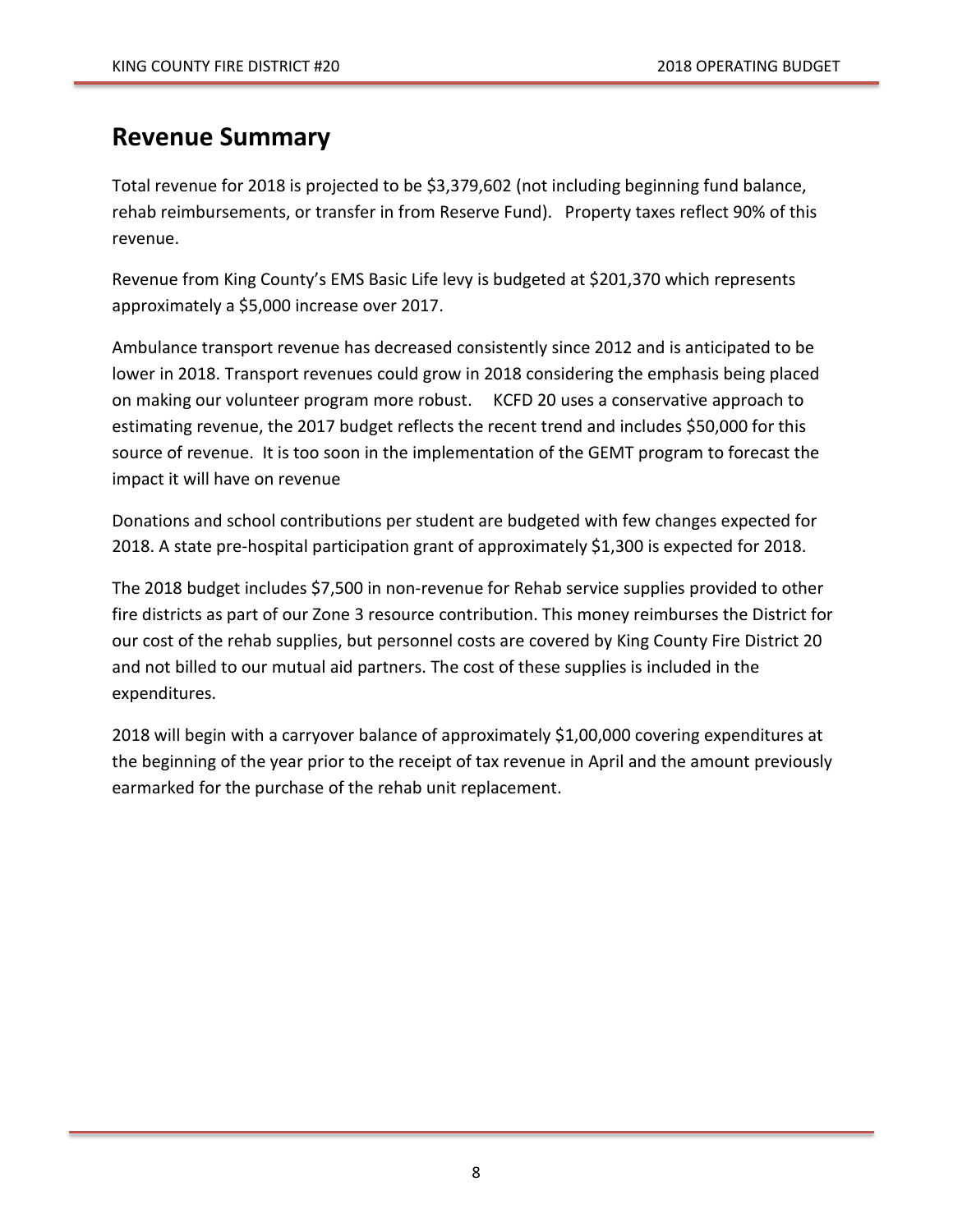## **Expenditure Summary**

#### GENERAL FUND EXPENDITURES

The \$3,543,979 operating budget (\$4,387,102 with Ending Fund Balance) supports basic operations of the District to provide fire protection, fire prevention, and emergency medical services. The 2018 budget includes twelve FTE paid positions (Fire Chief, Office Administrator, Administrative Assistant, Captain, three Lieutenants, and five Firefighters), three elected Commissioners, one part-time Public Information Officer, two Chaplains, one Safety Officer and approximately twenty-five Volunteer Firefighters.

#### *Salaries and Benefits*

Due to the elimination of one administrative support position and the District no longer having LEOFF 1 obligations, personnel costs are slightly lower in 2017 despite a 5% increase in the medical insurance plan. Due to long term disabilities and modified duty assignments it is necessary to increase the overtime budget in 2018 to better reflect this trend.

#### *Volunteer Program*

To facilitate the District's goal of making the Volunteer Program more robust in 2018, the budget has been increased by \$87,707. The enhancement of the Volunteer Program will also be augmented by federal grant funding allotted for recruitment and retention of volunteers.

#### *Operations*

The expenditures related to operations are virtually unchanged.

#### *Training*

The training budget was increased to expand the use of outside EMS instructors*.* Training costs for volunteers including the North Bend Fire Academy are accounted for in the Volunteer Program.

#### *Facilities*

The maintenance budget for the District has a very slight increase in 2018 due to an increase in the pest and insect control costs.

#### *Vehicles*

The maintenance budget has increased in 2018. The Air Van was not replaced in 2017 and has been experiencing higher than predicted expenses. The maintenance contract with Puget Sound Fire Authority increased in 2018.

#### *Information Technology*

The 2018 budget has remained the same as 2017.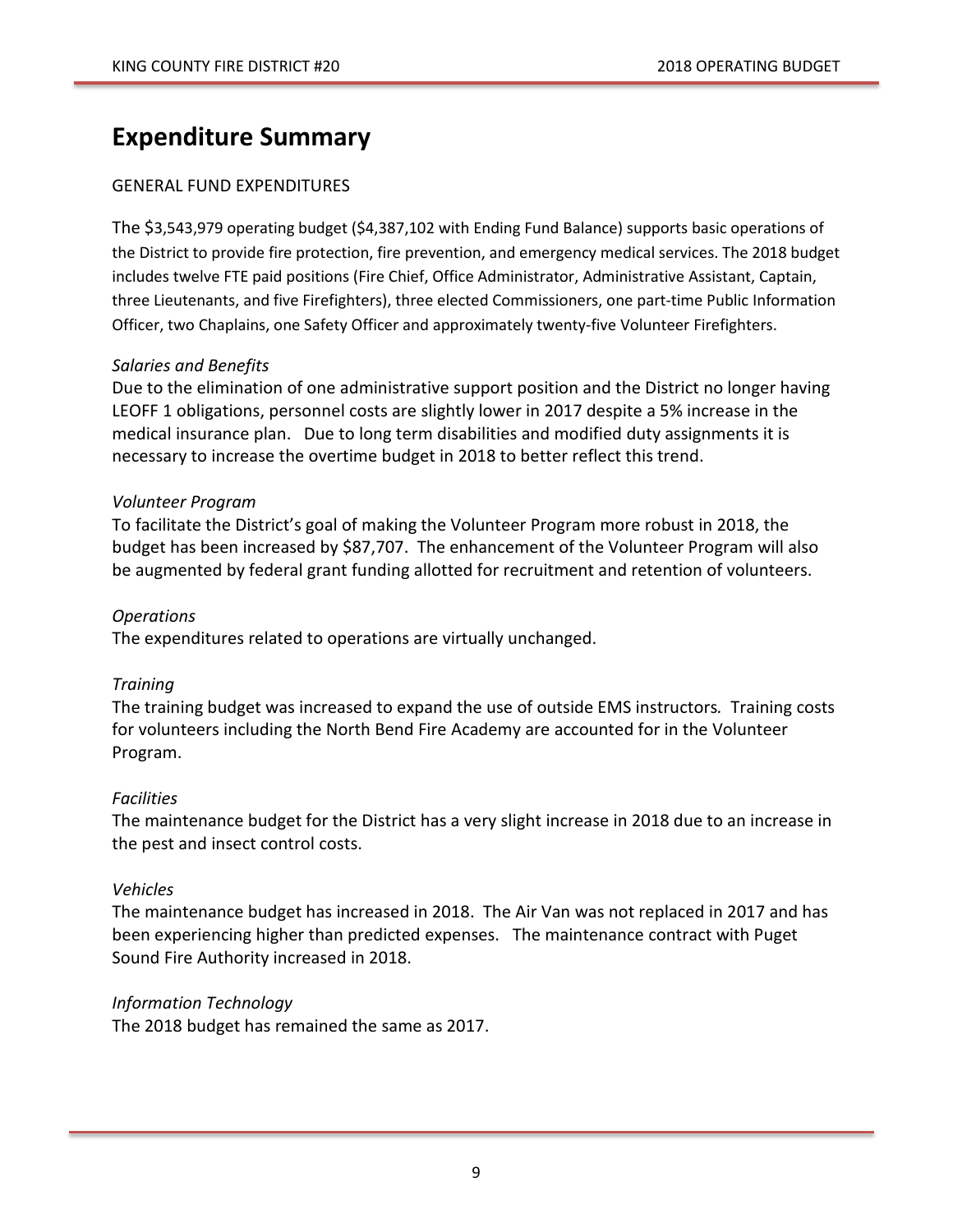#### *Uniforms and Protective Equipment*

Expenditures for career firefighter uniforms and turn out gear has increased the uniform budget by \$5,000 in 2018.

#### *Administrative and District-wide Expenditures*

There is an increase in administrative costs in the miscellaneous budget and in the legal fees for potential consultation costs regarding Station 21 property.

#### *Capital Expenditures*

In 2018 every capital expenditure will be evaluated to ensure that it is moving the District forward in its stated goals. The amount budgeted for capital expenditures is \$679,000.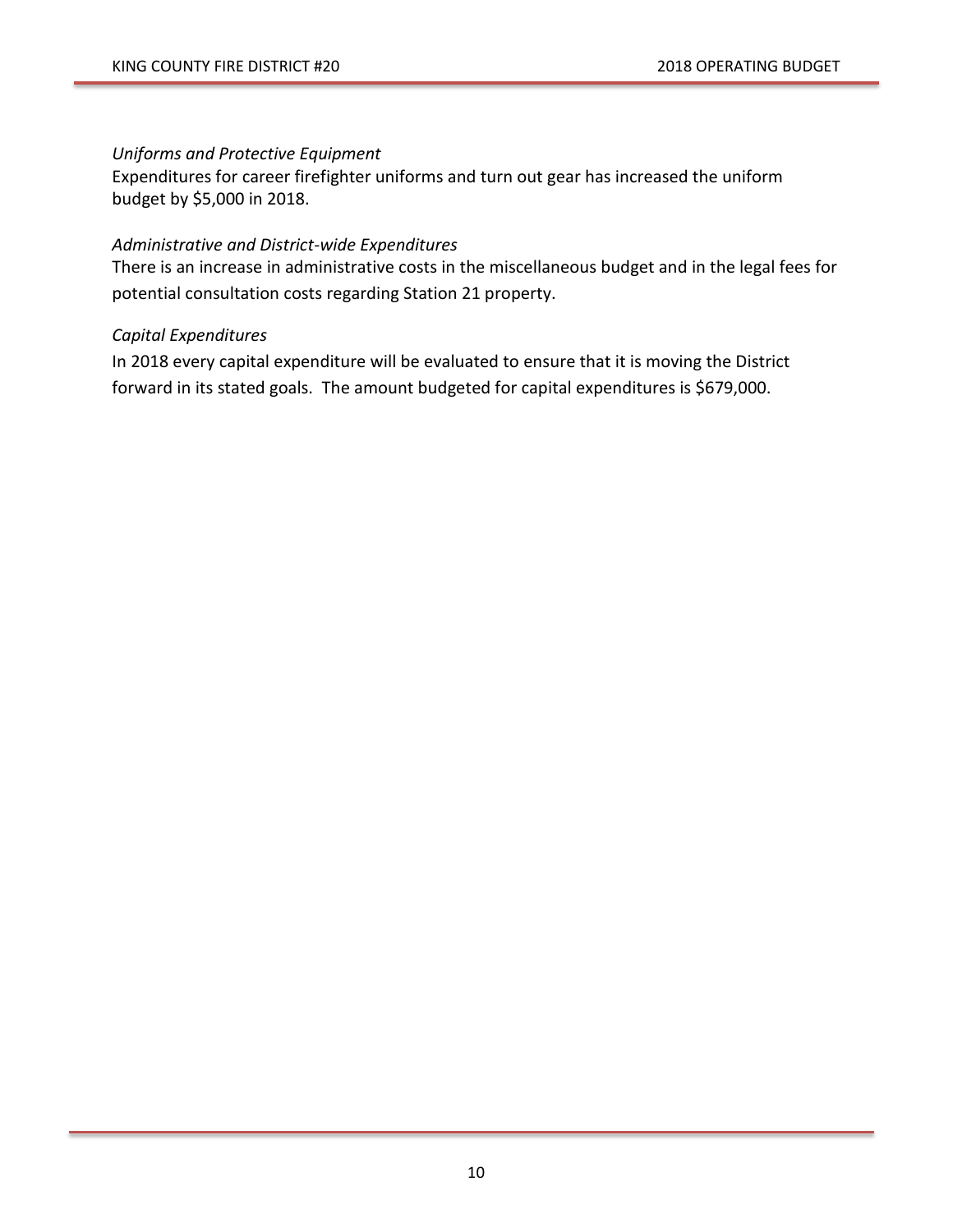# **Capital Expenditures 2018 – 2021 Projected**

| 2018                                 |               |                                    |
|--------------------------------------|---------------|------------------------------------|
| Machinery and Equipment-Ops          | \$404,000     | Air Van/Rehab Unit                 |
|                                      | 50,000        | Staff Vehicle - Pickup             |
|                                      | 150,000       | <b>SCBA Replacement</b>            |
| Machinery and Equipment - IT         | 20,000        | <b>Computer Equipment</b>          |
| Machinery and Equipment - Facilities | 5,000         | <b>Furniture and Fixtures</b>      |
|                                      | 15,000        | <b>Lighting and Electrical</b>     |
|                                      | 20,000        | <b>Exterior Finishes and Paint</b> |
|                                      | 10,000        | Reseal Drill Yard                  |
| Miscellaneous                        | 5,000         | Miscellaneous as needed            |
|                                      | \$679,000     | <b>Total</b>                       |
| 2019                                 |               |                                    |
| Machinery and Equipment - IT         | \$20,000      | <b>Computer Equipment</b>          |
| Machinery and Equipment - Facilities | 3,500         | Appliances                         |
|                                      | 5,000         | <b>Furniture and Fixtures</b>      |
|                                      | 5,000         | <b>Electrical and Lighting</b>     |
|                                      | 35,000        | Concrete Apron Replacement         |
|                                      | 15,000        | Apparatus Bay Floor Refinish       |
| Miscellaneous                        | 5,000         | Miscellaneous as needed            |
|                                      | \$88,500      | <b>Total</b>                       |
| 2020                                 |               |                                    |
| Machinery and Equipment-Ops          | \$625,000     | E22 Replacement                    |
| Machinery and Equipment - IT         | 20,000<br>\$. | <b>Computer Equipment</b>          |
| Machinery and Equipment - Facilities | 5,000<br>\$   | <b>Furniture and Fixtures</b>      |
|                                      | \$<br>5,000   | <b>Electrical and Lighting</b>     |
| Miscellaneous                        | \$<br>5,000   | Miscellaneous as needed            |
|                                      | \$660,000     | <b>Total</b>                       |
| 2021                                 |               |                                    |
| Machinery and Equipment-Ops          | \$15,000      | Thermal Imager                     |
| Machinery and Equipment-Ops          | \$250,000     | Aid Unit Replacement               |
| Machinery and Equipment - IT         | 20,000<br>\$. | <b>Computer Equipment</b>          |
| Machinery and Equipment - Facilities | \$<br>3,500   | Appliances                         |
|                                      | \$<br>5,000   | <b>Furniture and Fixtures</b>      |
|                                      | \$<br>5,000   | <b>Electrical and Lighting</b>     |
| Miscellaneous                        | \$<br>5,000   | Miscellaneous as needed            |
|                                      | \$303,500     | <b>Total</b>                       |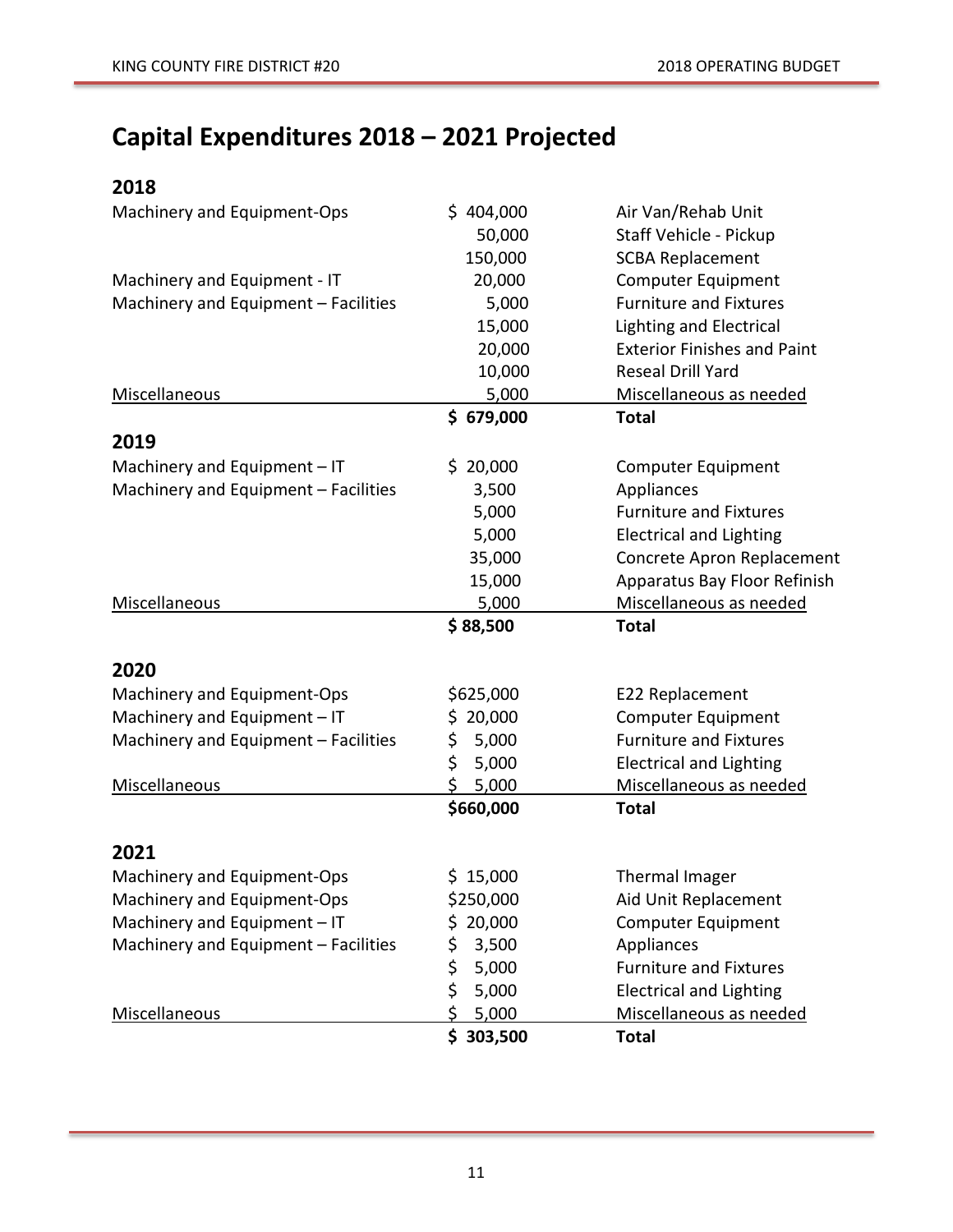## **Fund Balances –**

# **Projected 2018**

|                             | <b>Estimated Beginning Balance</b> |       | <b>Estimated Ending Balance</b> |  |
|-----------------------------|------------------------------------|-------|---------------------------------|--|
| <b>General Fund</b>         | 1,000,000<br>S                     |       | \$<br>843,000                   |  |
| <b>Petty Cash</b>           | \$                                 | 1,000 | \$<br>1,000                     |  |
| <b>Advanced Travel</b>      | \$                                 | 3,000 | \$<br>3,000                     |  |
| <b>Reserve Fund</b>         | \$2,873,000                        |       | \$2,873,000                     |  |
| Encumbered                  | \$<br>350,000                      |       | \$<br>350,000                   |  |
| Unencumbered                | \$2,523,000                        |       | \$2,5230,000                    |  |
| <b>Total District Funds</b> | \$.<br>3,877,000                   |       | \$<br>3,877,000                 |  |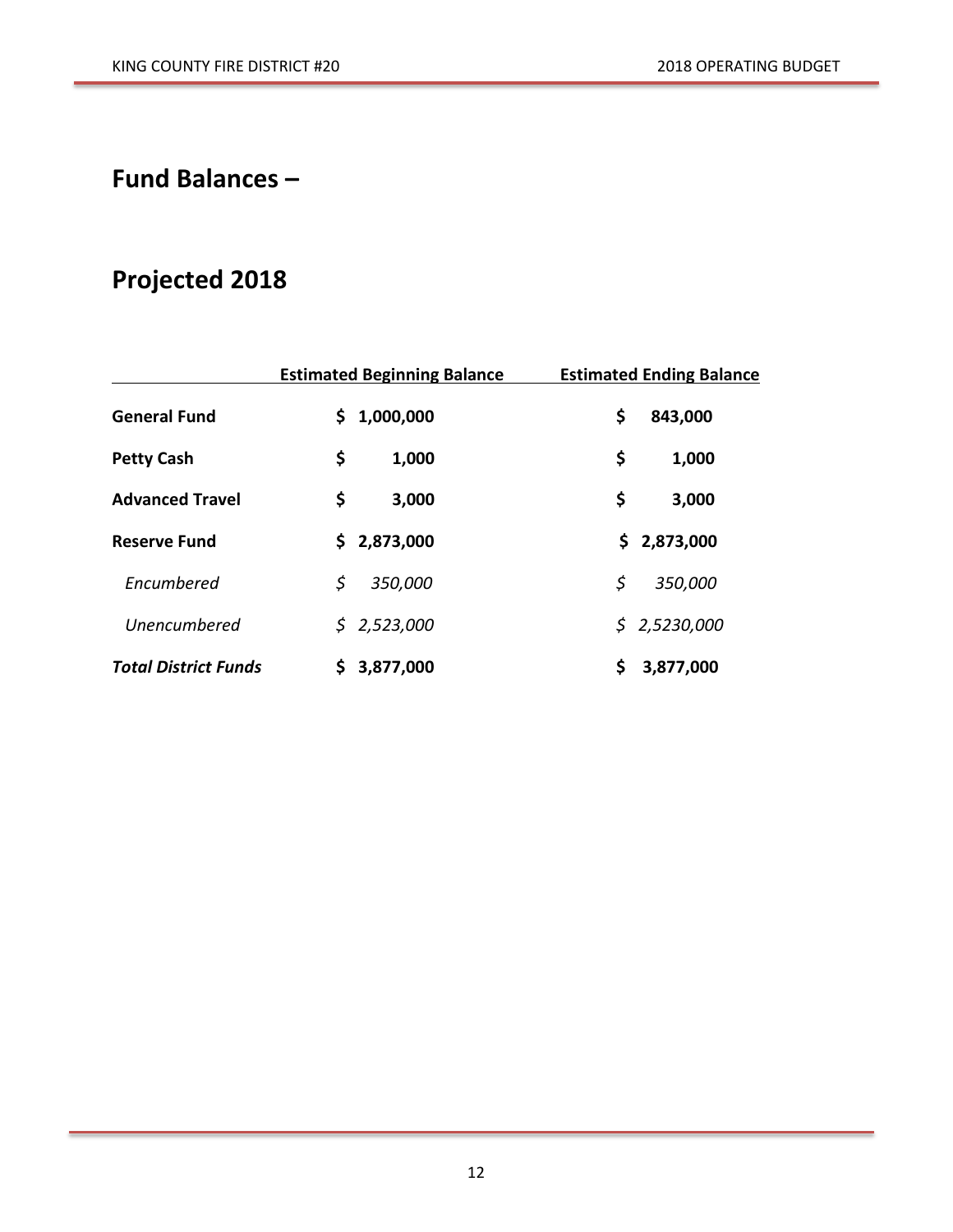# **Debt and Liabilities**

#### **DEBT**

King County Fire District 20 has no outstanding debt.

#### **LIABILITIES**

The District has accrued leave liabilities for its employees. The Board of Fire Commissioners took action to encumber \$350,000 of its Reserve funds to cover this liability

#### GASB 68

The Governmental Accounting Standards Board (GASB) recently issued Statement 68 related to net pension liabilities. This required state and local governments to report their share of the DRS net pension liability. This was reported as a new liability for the District in 2015. King County Fire District 20's net pension liability with the Department of Retirement Systems was \$181,057 going into 2016. This liability does not have funds in the Reserve Fund encumbered to cover it.

See the following for more information:

[http://www.gasb.org/jsp/GASB/Document\\_C/GASBDocumentPage?cid=1176160220621&accep](http://www.gasb.org/jsp/GASB/Document_C/GASBDocumentPage?cid=1176160220621&acceptedDisclaimer=true) [tedDisclaimer=true](http://www.gasb.org/jsp/GASB/Document_C/GASBDocumentPage?cid=1176160220621&acceptedDisclaimer=true)